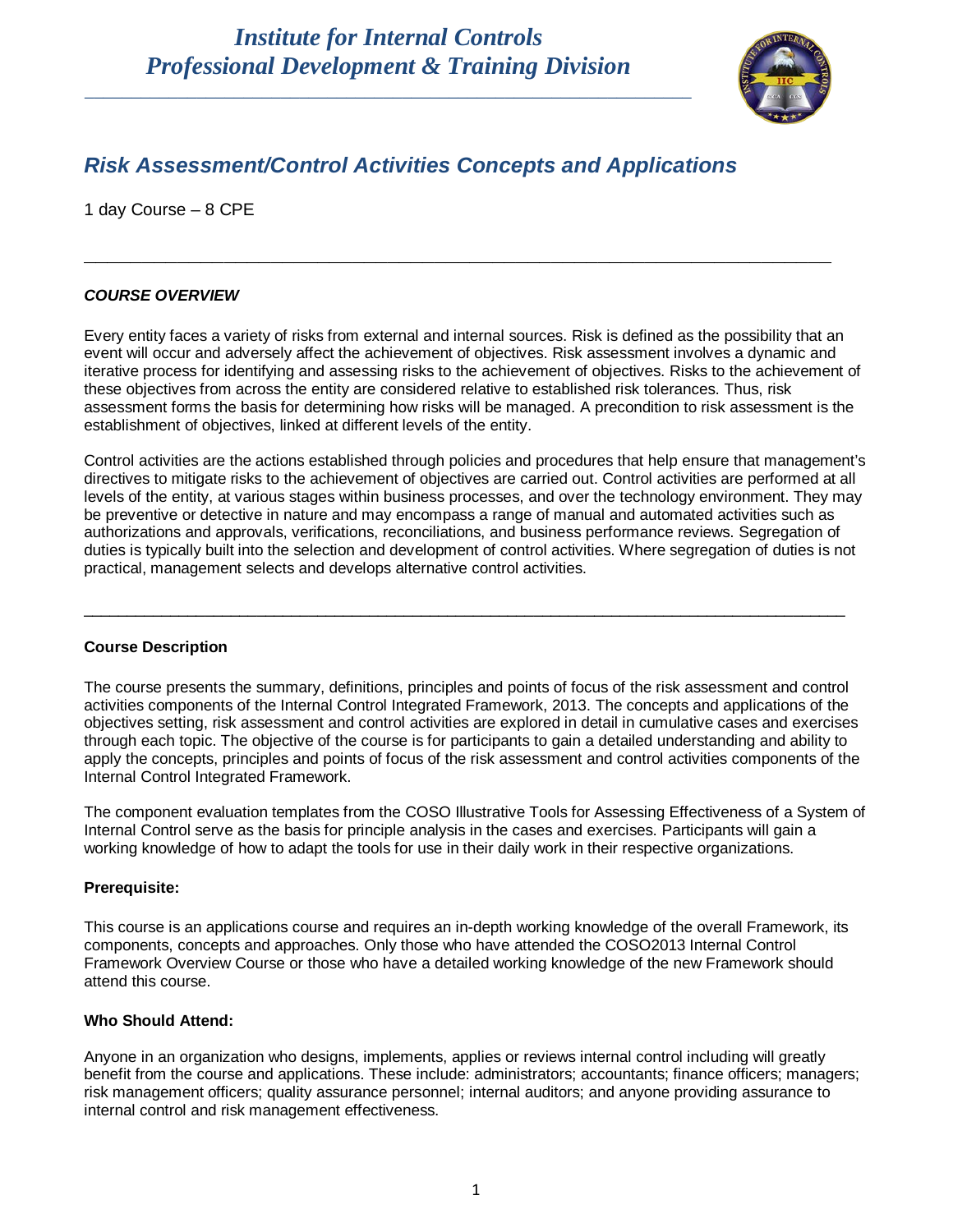*Institute for Internal Controls Professional Development & Training Division*

\_\_\_\_\_\_\_\_\_\_\_\_\_\_\_\_\_\_\_\_\_\_\_\_\_\_\_\_\_\_\_\_\_\_\_\_\_\_\_\_\_\_\_\_\_\_\_\_\_\_\_\_\_\_\_\_\_\_\_\_\_\_\_\_\_



# **Course Agenda**

| $9:00 - 10:15$  | <b>Course Overview and Introductions:</b><br>Course outline with materials and case studies are presented to engage participants in<br>the course direction and outcomes. Participants are asked to present their information<br>and personal/professional expectations and objectives for the course.                                                                       |
|-----------------|------------------------------------------------------------------------------------------------------------------------------------------------------------------------------------------------------------------------------------------------------------------------------------------------------------------------------------------------------------------------------|
| $10:15 - 10:30$ | <b>Break</b>                                                                                                                                                                                                                                                                                                                                                                 |
| 10:30 - 10:45   | The Summary and Definitions of the Risk Assessment and Control Activities<br><b>Components:</b><br>An overview of the attributes comprising the risk assessment and control activities<br>components are explored including the management function and the role of controls in<br>mitigating risk and accomplishing objectives.                                             |
| $10:45 - 11:00$ | <b>Objectives Setting and Internal Control:</b><br>A precondition to risk assessment is the establishment of objectives, linked at different<br>levels of the entity. The Internal Control Integrated Framework is based on accomplishing<br>objectives in one of three overlapping categories, these categories are examined and<br>applied as a basis for risk assessment. |
| 11:00 - 11:30   | <b>Specifies Suitable Objectives:</b><br>Principle 6: The organization specifies objectives with sufficient clarity to enable the<br>identification and assessment of risks relating to objectives. This principle and its related<br>fifteen points of focus are explored and applied in case work.                                                                         |
| 11:30 - 12:00   | <b>Identifies and Analyzes Risk:</b><br>Principle 7: The organization identifies risks to the achievement of its objectives across<br>the entity and analyzes risks as a basis for determining how the risks should be<br>managed. This principle and its related five points of focus are explored and applied in<br>case work.                                             |
| $12:00 - 1:00$  | Luncheon                                                                                                                                                                                                                                                                                                                                                                     |
| $1:00 - 2:15$   | <b>Assesses Fraud Risk:</b><br>Principle 8: The organization considers the potential for fraud in assessing risks to the<br>achievement of objectives. This principle and its related four points of focus are explored<br>and applied in case work.                                                                                                                         |
| $2:15 - 2:45$   | Identifies and Analyzes Significant Change:<br>Principle 9: The organization identifies and assesses changes that could significantly<br>impact the system of internal control. This principle and its related three points of focus<br>are explored and applied in case work.                                                                                               |
| $2:45 - 3:00$   | <b>Break</b>                                                                                                                                                                                                                                                                                                                                                                 |
| $3:00 - 3:30$   | <b>Selects and Develops Control Activities:</b><br>Principle 10: The organization selects and develops control activities that contribute to<br>the mitigation of risks to the achievement of objectives to acceptable levels. This principle<br>and its related four points of focus are explored and applied in case work.                                                 |
| $3:30 - 3:45$   | Selects and Develops General Controls over Technology:<br>Principle 11: The organization selects and develops general control activities over<br>technology to support the achievement of objectives. This principle and its related four<br>points of focus are explored and applied in case work.                                                                          |